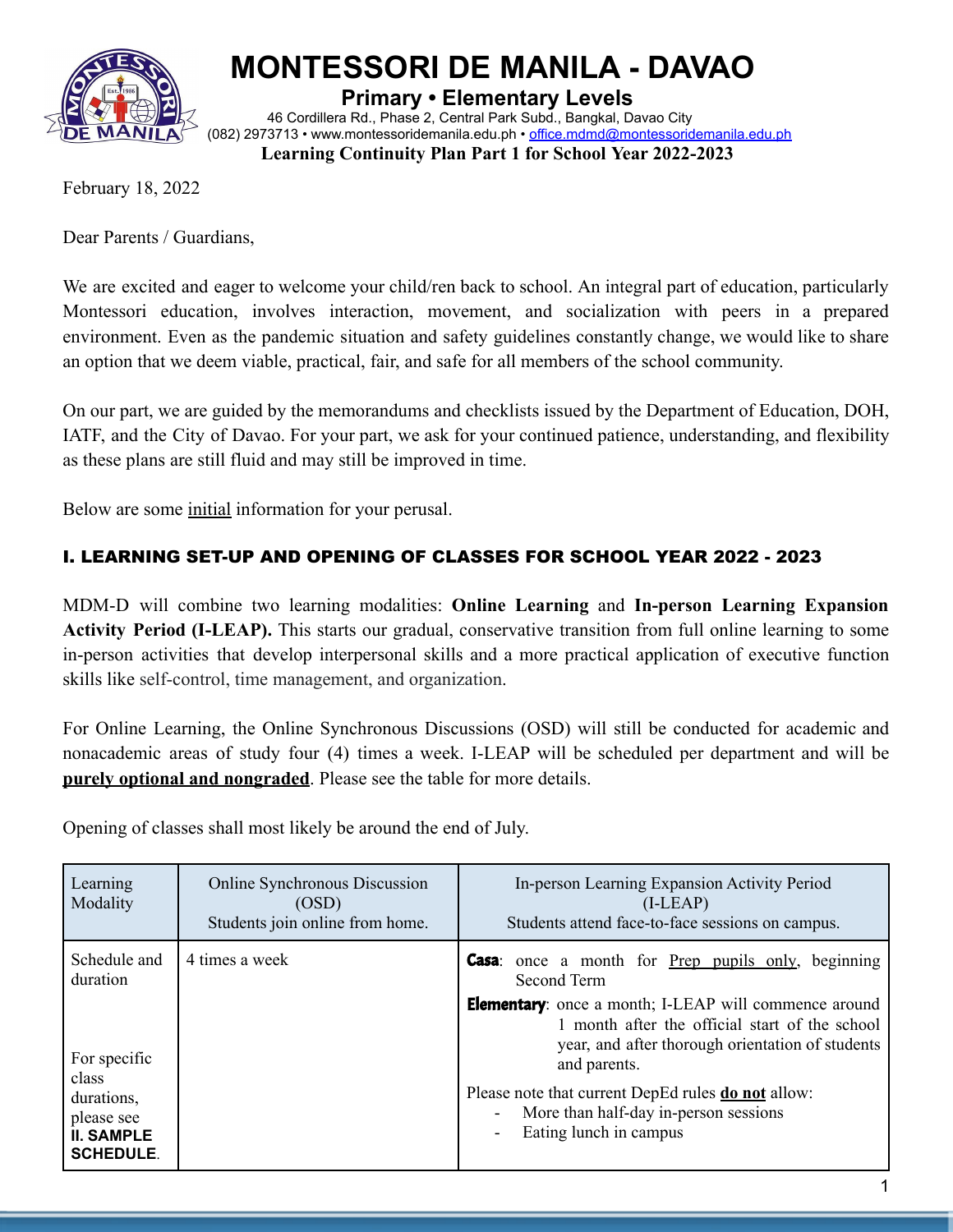| Content                 | Academic and nonacademic lessons<br>and activities; Homeroom classes  | work with classroom materials; small group<br><b>Casa</b> :<br>presentations; etc.<br><b>Elementary:</b> small group presentations; skills enhancement<br>activities; cocurricular programs, etc.                                                                               |  |  |  |  |  |  |
|-------------------------|-----------------------------------------------------------------------|---------------------------------------------------------------------------------------------------------------------------------------------------------------------------------------------------------------------------------------------------------------------------------|--|--|--|--|--|--|
| Requirements            | Required attendance and graded<br>assessments to be submitted         | Purely optional and nongraded; attendance will be taken for<br>record purposes.                                                                                                                                                                                                 |  |  |  |  |  |  |
|                         |                                                                       | Attendance in the I-LEAP is flexible. A student may start<br>attending it once sessions begin, or much later if he is still<br>unsure. If a student misses an I-LEAP session, he will not<br>be considered absent; however he cannot make up for the<br>missed session anymore. |  |  |  |  |  |  |
|                         |                                                                       | <b>Casa</b> : Prep pupil who is not in I-LEAP will do Offline Work<br>at home.<br><b>Elementary:</b> Student who is not in I-LEAP is expected to be<br>doing unsupervised asynchronous learning (working on<br>modules).                                                        |  |  |  |  |  |  |
| <b>Attendees</b>        | Students per section                                                  | <b>Casa</b> : Preparatory level per section, maximum of 12<br><b>Elementary:</b> Students per section, maximum of 20 but<br>divided into 2 groups                                                                                                                               |  |  |  |  |  |  |
|                         |                                                                       | All MDM-D employees are fully vaccinated. DepEd has<br>stated that vaccinated students are "preferred"; however,<br>MDM-D students who are unvaccinated are welcome to<br>attend I-LEAP and will be grouped separately.                                                         |  |  |  |  |  |  |
|                         |                                                                       | Health and safety precautions in the classroom include<br>social distancing, a limited number of students in each<br>room, airconditioned rooms with ample fresh air cross<br>ventilation, and hand sanitizers at the doors.                                                    |  |  |  |  |  |  |
|                         |                                                                       | Per DOH and DepEd Joint Memorandum, the minimum<br>number of students for each I-LEAP to push through is 5.                                                                                                                                                                     |  |  |  |  |  |  |
| Contingency<br>Measures | OSD may continue regardless of<br>lockdown or heightened alert level. | In the event of a breakout, lockdown, or heightened alert<br>level that prevents the conduct of I-LEAP:<br>Casa & Elementary: Students simply switch to OSD.                                                                                                                    |  |  |  |  |  |  |

## II. SAMPLE SCHEDULE

Schedules may change depending on new health regulations in the coming months. The following were considered in crafting the I-LEAP schedules:

- social distancing protocols in classrooms  $\&$  other areas safe ingress and egress procedures
- 
- 
- vehicle traffic management
- 
- students' ages and capability to follow safe & thorough disinfection intervals between sessions
- foot traffic in campus DepEd School Safety Assessment Tool (SSAT)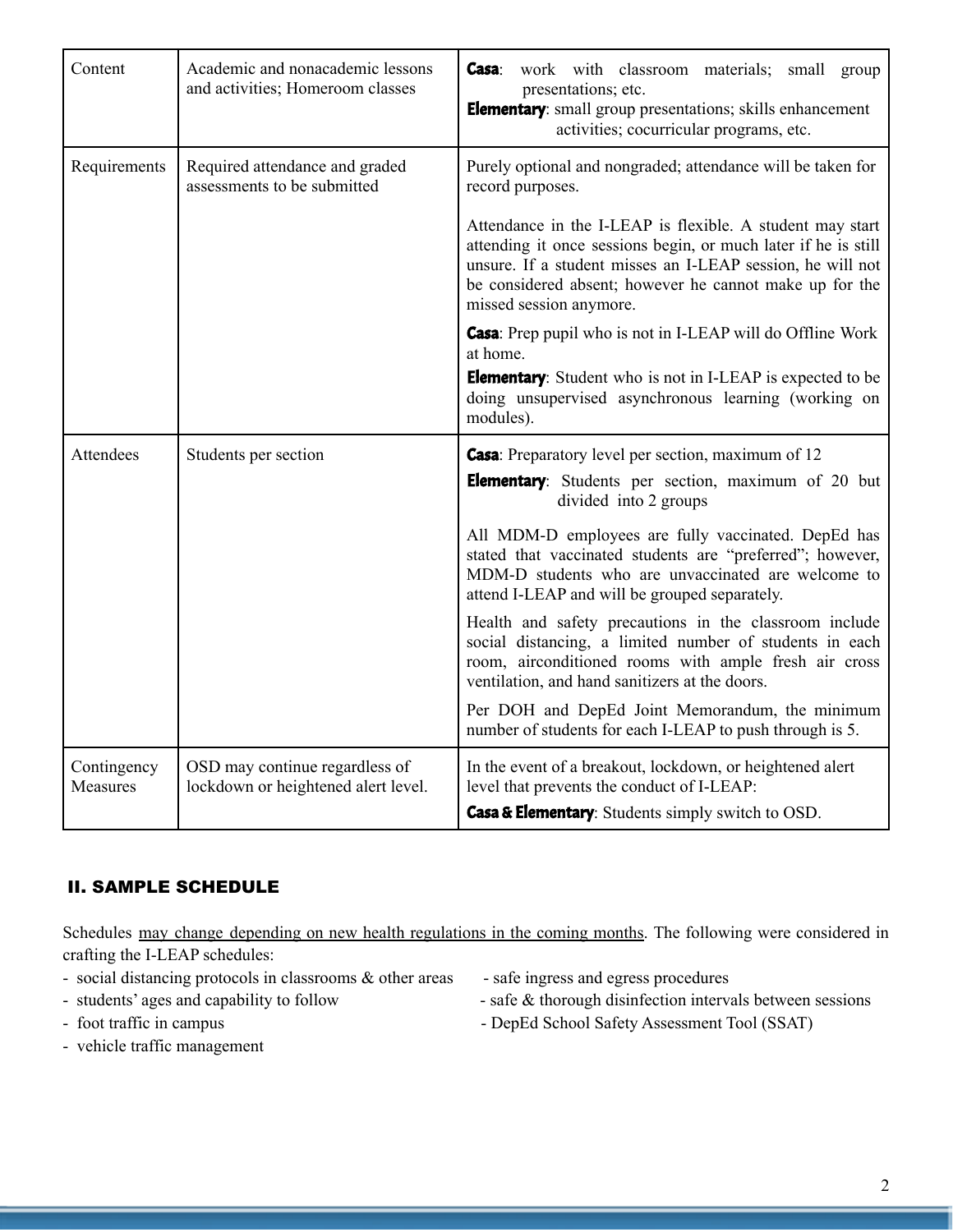# Casa **Junior Casa, Senior Casa, Preparatory**

| <b>Early Morning</b><br>Session: | <b>Afternoon</b><br><b>Session:</b> | <b>Monday, Wednesday, Friday</b>                              |
|----------------------------------|-------------------------------------|---------------------------------------------------------------|
| $8:00 - 8:50$                    | $1:00 - 1:50$                       | OSD: All levels                                               |
| $8:50 - 9:00$                    | $1:50 - 2:00$                       | <b>Break</b>                                                  |
| $9:00 - 9:30$                    | $2:00 - 2:30$                       | OSD: Junior Casa and Senior Casa<br>Offline Work: Preparatory |
| 9:30                             | 2:30                                | Dismissal of Junior Casa and Senior Casa                      |
| $9:30 - 10:00$                   | $2:30 - 3:00$                       | OSD: Preparatory                                              |

| <b>Early Morning</b><br>Session: | <b>Afternoon</b><br><b>Session:</b> | <b>Tuesday</b>                                                                                    |
|----------------------------------|-------------------------------------|---------------------------------------------------------------------------------------------------|
| $8:00 - 10:00$                   | $1:00 - 3:00$                       | OSD: Junior Casa and Senior Casa (with break)<br>Completion of Offline Work (No OSD): Preparatory |

| <b>Early Morning</b><br>Session: | <b>Afternoon</b><br><b>Session:</b> | <b>Thursday</b>                                                     |
|----------------------------------|-------------------------------------|---------------------------------------------------------------------|
| $8:00 - 10:00$                   | $1:00 - 3:00$                       | OSD: Preparatory (with break)                                       |
|                                  |                                     | Completion of Offline Work (No OSD): Junior Casa<br>and Senior Casa |

| <b>Early Morning</b><br>Session: | <b>Afternoon</b><br><b>Session:</b> | Thursday (I-LEAP once a month)                                      |
|----------------------------------|-------------------------------------|---------------------------------------------------------------------|
| $8:00 - 9:30$                    | $1:00 - 2:30$                       | Preparatory                                                         |
|                                  |                                     | Completion of Offline Work (No OSD): Junior Casa<br>and Senior Casa |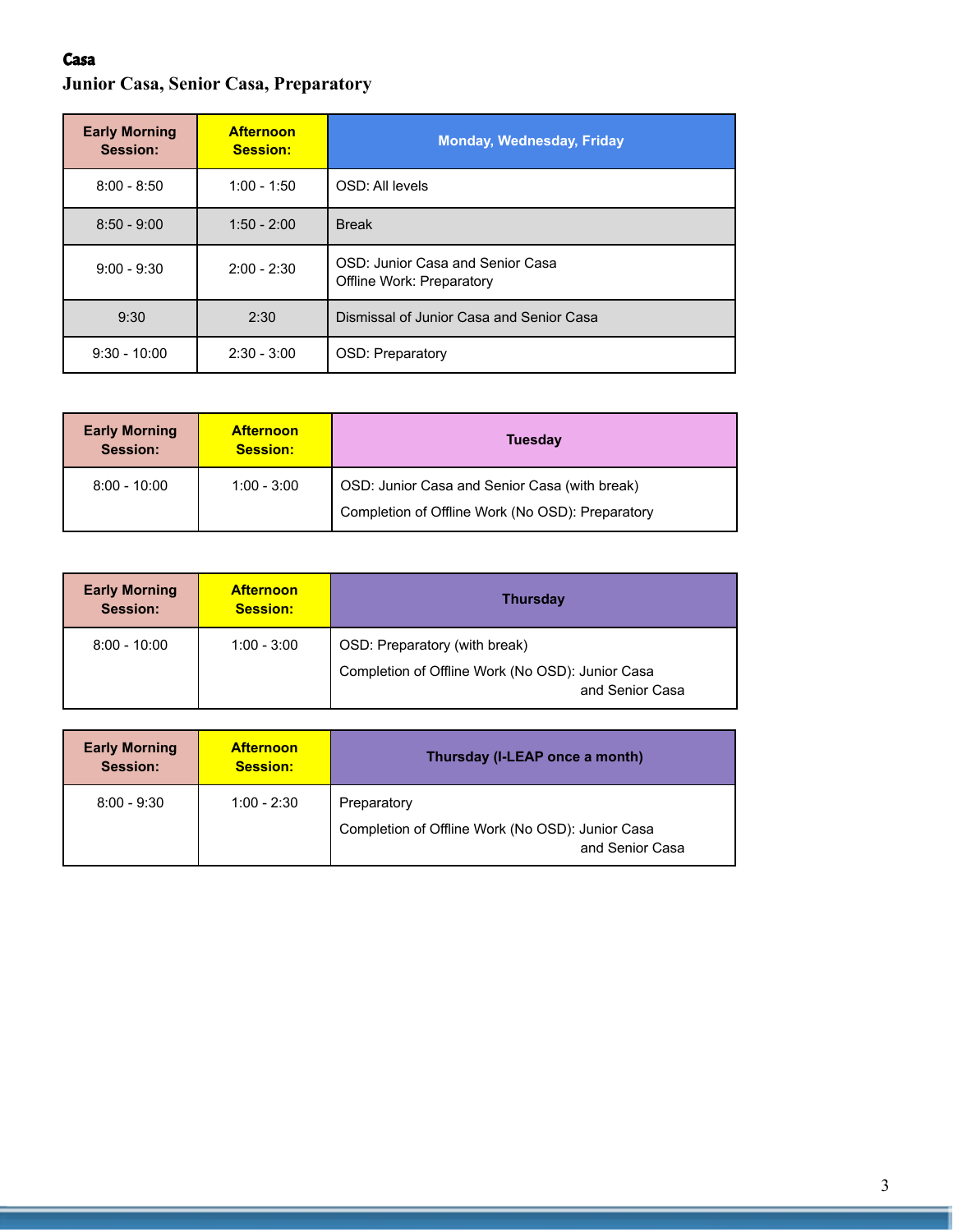#### **Elementary**

#### **Level I-A (Grade 1) Sample Schedule**

| Grade 1         |                |                |                       |                       |                                   |                           |
|-----------------|----------------|----------------|-----------------------|-----------------------|-----------------------------------|---------------------------|
|                 | <b>Monday</b>  | Tuesdav        | Wednesday             | Thursday              | Friday (I-LEAP)                   | Friday (OSD)              |
| $8:00 - 9:00$   | Math           | Math           | Geometry              | Geometry              | <b>GROUP A (8:00 - 9:30 a.m.)</b> | <b>Group Presentation</b> |
| $9:00 - 9:30$   | <b>Break</b>   | <b>Break</b>   | <b>Break</b>          | <b>Break</b>          | GROUP B (8:00 - 9:30 a.m.)        | <b>Break</b>              |
| $9:30 - 10:30$  | <b>Science</b> | <b>Science</b> | <b>Social Studies</b> | <b>Social Studies</b> |                                   | <b>Consultation</b>       |
| $10:30 - 11:00$ | Break          | Break          | <b>Break</b>          | Break                 |                                   | <b>Break</b>              |
| $11:00 - 12:00$ | English        | English        | <b>Filipino</b>       | <b>Filipino</b>       |                                   | Homeroom                  |

- **Consultation -** only for pupils who need time with subject teachers
- **● Level I-B (Grade 2) -** I-LEAP is every first Friday from **10:30 a.m. - 12:00 noon**
- **● Level I-C (Grade 3) -** I-LEAP is every second Friday from **8:00 a.m. - 9:30 a.m.**
- **● The fourth Friday of the month is intended for OSD in all levels.**

➢ **I-LEAP -** In-person is voluntary and for nongraded cocurricular activities only. - Student who is not in I-LEAP is expected to be doing unsupervised asynchronous learning (working on modules).

| Grade 4         |                 |                 |                |                 |                                        |                           |
|-----------------|-----------------|-----------------|----------------|-----------------|----------------------------------------|---------------------------|
|                 | <b>Monday</b>   | <b>Tuesday</b>  | Wednesday      | <b>Thursday</b> | Friday (I-LEAP)                        | Friday (OSD)              |
| $8:00 - 9:00$   | Geometry        | Geometry        | <b>Math</b>    | <b>Math</b>     |                                        | <b>Group Presentation</b> |
| $9:00 - 9:30$   | <b>Break</b>    | <b>Break</b>    | <b>Break</b>   | <b>Break</b>    |                                        | <b>Break</b>              |
| $9:30 - 10:30$  | AP              | AP              | <b>Science</b> | <b>Science</b>  |                                        | <b>Consultation</b>       |
| $10:30 - 11:00$ | <b>Break</b>    | Break           | <b>Break</b>   | <b>Break</b>    | <b>GROUP A (10:30 - 12:00</b><br>noon) | <b>Break</b>              |
| $11:00 - 12:00$ | <b>Filipino</b> | <b>Filipino</b> | English        | English         | <b>GROUP B (10:30 - 12:00</b><br>noon) | Homeroom                  |

#### **Level II-A (Grade 4) Sample Schedule**

- **Consultation -** only for pupils who need time with subject teachers
- **● Level II-B (Grade 5) -** I-LEAP is every third Friday from **8:00 a.m. - 9:30 a.m.**
- **● Level II-C (Grade 6) -** I-LEAP is every third Friday from **10:30 a.m. - 12:00 noon.**
- **● The fourth Friday of the month is intended for OSD in all levels.**

➢ **I-LEAP -** In-person is voluntary and for nongraded cocurricular activities only.

- Student who is not in I-LEAP is expected to be doing unsupervised asynchronous learning (working on modules).

## III. SCHOOL FEES

Per DepEd requirement, an adjustment in fees shall be communicated to the parents. Therefore, please be informed that the adjustment in tuition fees will go fully towards the employees' salaries and benefits. Miscellaneous fees' adjustment has been appropriated for the services that come with having I-LEAP and other in-person services.